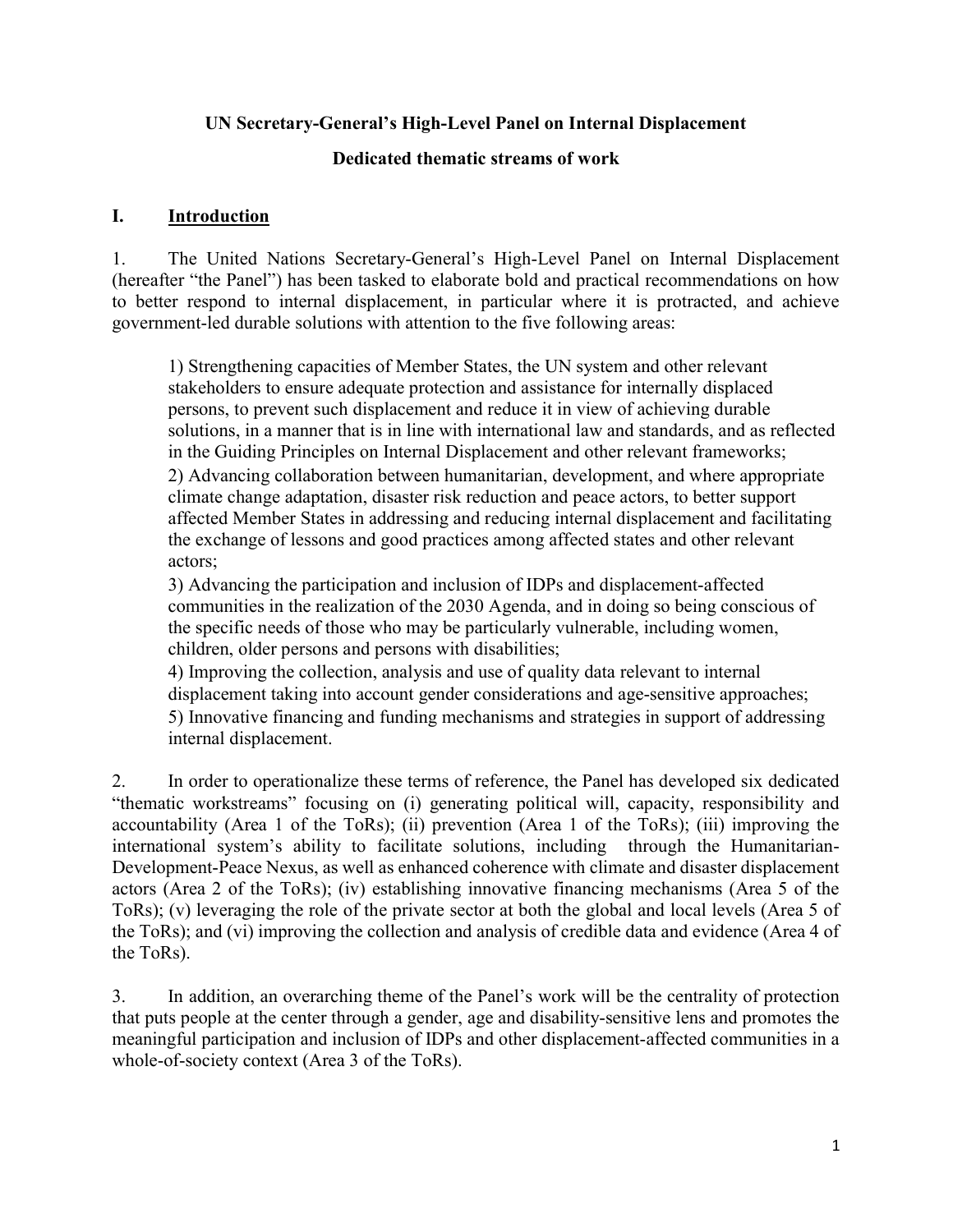4. Further, the objective of raising international attention and visibility to the issue of internal displacement and its impact will be considered throughout. The Panel will also consider the actual impact of COVID-19 on IDPs/host communities and the implications going forward, as well as to what extent the COVID-19 ordeal is instructive in regard to specific aspects of the internal displacement problematic.

5. This document outlines the six dedicated workstreams, the key issues to be pursued in each of the workstreams and the methodology to be applied. Organizing the Panel's work by workstream allows to 1) define the main problem in this area and the potential added value of Panel's recommendations in that regard; and 2) define the research and partnerships necessary to inform the Panel's recommendations to solve this problem, including by pointing to existing good practices which could be replicated or scaled up. While some elements of various workstreams may overlap, there are core themes that underpin each of them. Each workstream will consider both conflict/violence-induced displacement and climate change and disaster-induced displacement.

6. Each workstream will bring together a range of actors, including interested States, International and Regional Organizations, I/NGO partners, and other specialists and researchers for focused discussions coordinated by the Secretariat and its partners. One or two Panel Members, supported by one or several Expert Advisory Group (EAG) members, would act as dedicated "Champion(s)" for the respective workstreams. Synthesis documents will be prepared for each workstream by the Panel's Secretariat in some cases together with academic institutions. Each workstream will also benefit significantly from consultations with IDPs and displacement-affected communities themselves, as well as the papers submitted by Governments, UN agencies, NGOs and academic institutions on specific questions (as per the call for submissions).

7. Supported by the Secretariat and the accompanying EAG member(s), the role of the Panel "Champion" will entail representing the Panel on this issue by focusing on the workstream in question, providing motivation and guidance for the work of that stream, participating critically in its meetings, discussions and activities and later introducing and presenting the outcomes of the stream's efforts before the Panel.

8. The discussions of each workstream would result in threshold analysis, information and conclusions/recommendations which would be presented to the Panel to consider together in full quorum and featured in the Panel's final report (either in the introduction or in the recommendations part).

## II. Workstream #1: Generating political will, capacity, responsibility and accountability

Panel Member Champions: Federica Mogherini and Nasser Judeh EAG Focal Points: Alexandra Bilak, Chaloka Beyani and Walter Kaelin

## (a). Objectives and outcomes

9. A key challenge to solve internal displacement is that Governments are in many cases unable or even unwilling to respond to internal displacement in their country and/or to prioritize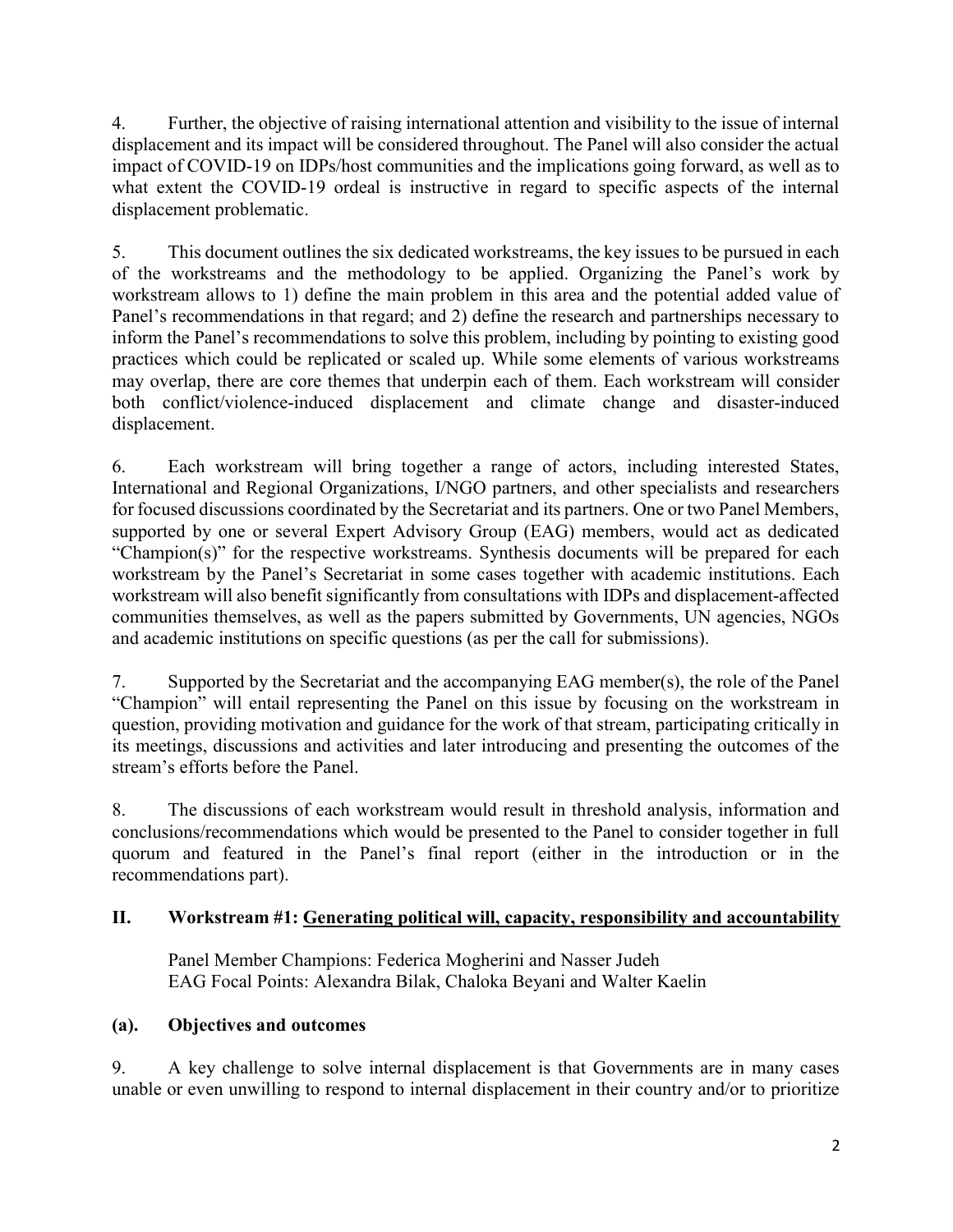durable solutions. This workstream will look at the trigger point(s) that incentivize acknowledgement and prioritization by States of internal displacement action and make recommendations accordingly.

10. As a result, the workstream will review the different models for how States affected by internal displacement have responded to this challenge, the factors leading Governments to take and exercise responsibility and accountability on internal displacement at both the national and local levels and gauge the critical Government institutional capacities and mechanisms which need to be in place, in particular to enable durable solutions. To this end, the workstream will primarily explore the following questions:

- To what extent have specific institutions, laws and policies that are promulgated for IDP protection, assistance and durable solutions contributed to enhancing Governments' responsibilities and accountability on internal displacement?
- How can governments be incentivized to include IDPs in national development plans so as to promote a solutions-oriented approach?
- To what extent are IDPs included in the national and local plans to contain the spread of COVID-19, including to ensure their access to health care?
- How can the SDGs be used as national indicators on progress toward addressing internal displacement, including for most vulnerable?
- What can we learn from other fields, such as public health (e.g. how was political will garnered to establish The Global Fund)?
- What kind of 'capacity support' has proven most effective for governments to facilitate solutions to displacement at the national and local levels, and promoting the agency of IDPs and host communities in decision making?
- What are the forums/spaces that are currently used regionally and internationally to facilitate peer-to-peer learning and mobilization on sensitive topics like internal displacement (e.g. South-South cooperation initiatives, G77 platforms, RECs, etc.) that could be leveraged as trusted spaces for discussion and action?

# (b). Collaboration and modalities

11. The Secretariat, in collaboration with EAG members and relevant researchers, will develop a study of the cases where governments have transitioned toward promoting a solutions-oriented approach, as well as an analysis of sensitive issues by country/theme. Along with a comparative analysis of normative frameworks for solutions that EAG member Chaloka Beyani has offered to prepare, the two papers would form the key working documents for this stream of work.

- 12. As for the process of dialogue and consultations of this workstream:
	- i. It is envisaged to collaborate with and capitalize on GP20's Regional meeting which may take place later in 2020 in Panama City. (TBC).
- ii. To explore the issues in Regional discussions in Africa (with AU/IGAD/ ECOWAS/ICGLR, online and through regional consultation in November 2020), Latin America, Asia and Europe on States' perspectives on political will, state capacity and solutions, as well as forums that could serve as platforms for peer-to-peer engagement on addressing internal displacement.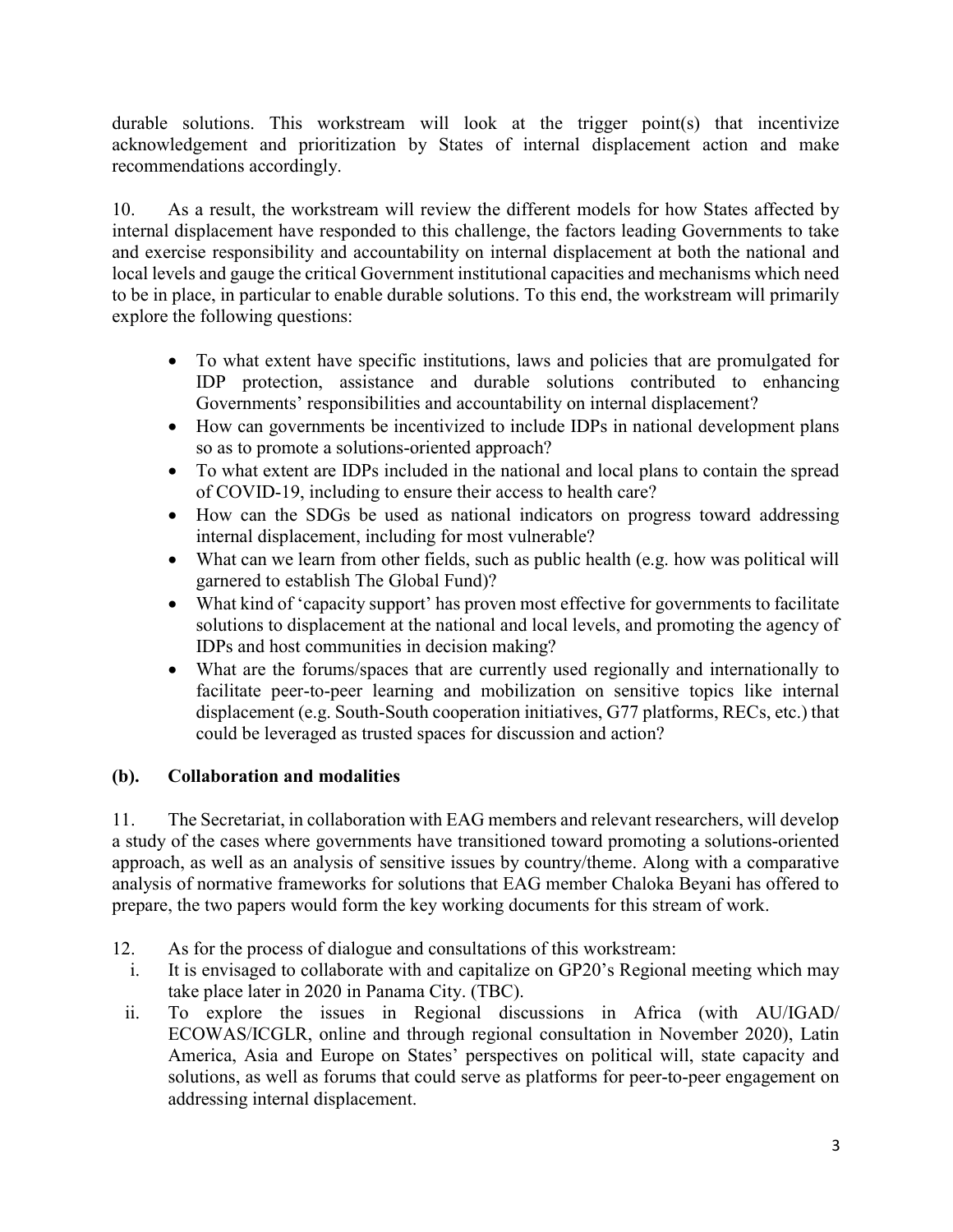- iii. A high-level event on internal displacement in the context of the ECOSOC Humanitarian Affairs Segment that may involve a member of the Panel and/or Secretariat is envisaged on 10 June 2020 in New York.
- iv. Other discussions, events or research with selected Member States, regional organizations, GP20, UN organizations, the Special Rapporteur on the Human Rights of IDPs, specific academic institutions, NGOs and others (including experts that have been involved in political negotiations to better understand common motivations/levers for change) will also be explored.

## III. Workstream #2: Prevention – Preventing internal displacement in the context of conflict and disasters/climate change

Panel Member Champions: Sima Samar and Pauline Riak EAG Member: Chaloka Beyani

## (a). Objectives and outcomes

- 13. The objectives of this workstream include:
- i. To examine the risks of displacement including in contexts of fragility, the causes and factors leading to displacement whether in the context of conflict/violence and climate change/disaster including, in the case of conflicts and violence, the direct and indirect impact of conflict themselves, and IHL and IHRL violations leading to internal displacement.
- ii. In light of its overview and analysis, the workstream will then make recommendations on the key actions to prevent, mitigate and turn around the tide of internal displacement around the world including in particular:
	- Practices and experiences of States, local authorities and other duty bearers, including non-state armed groups in preventing conflict- and violence-induced displacement, notably in regard to respecting their IHL/IHRL obligations and accountability.
	- Good practices from all relevant stakeholders to support States and contribute to national disaster risk reduction and preparedness.
	- Ways in which local communities can protect themselves from displacement and other effects of conflict, but also ways in which they can better prepare for the eventuality of displacement, including when carried out as a coping mechanism, and be supported to do so, using a gender, age and disability-sensitive lens.
	- How the resilience of populations to disaster-related drivers and the impact of climate change can be strengthened in specific contexts (incl. rural and urban) including where this occurs amidst armed conflict or widespread violence, using a gender, age and disability-sensitive lens.
	- Innovations on displacement forecasting and upstream interventions including anticipatory financing - to help communities better prepare for disasters and reduce the risk of displacement along the way.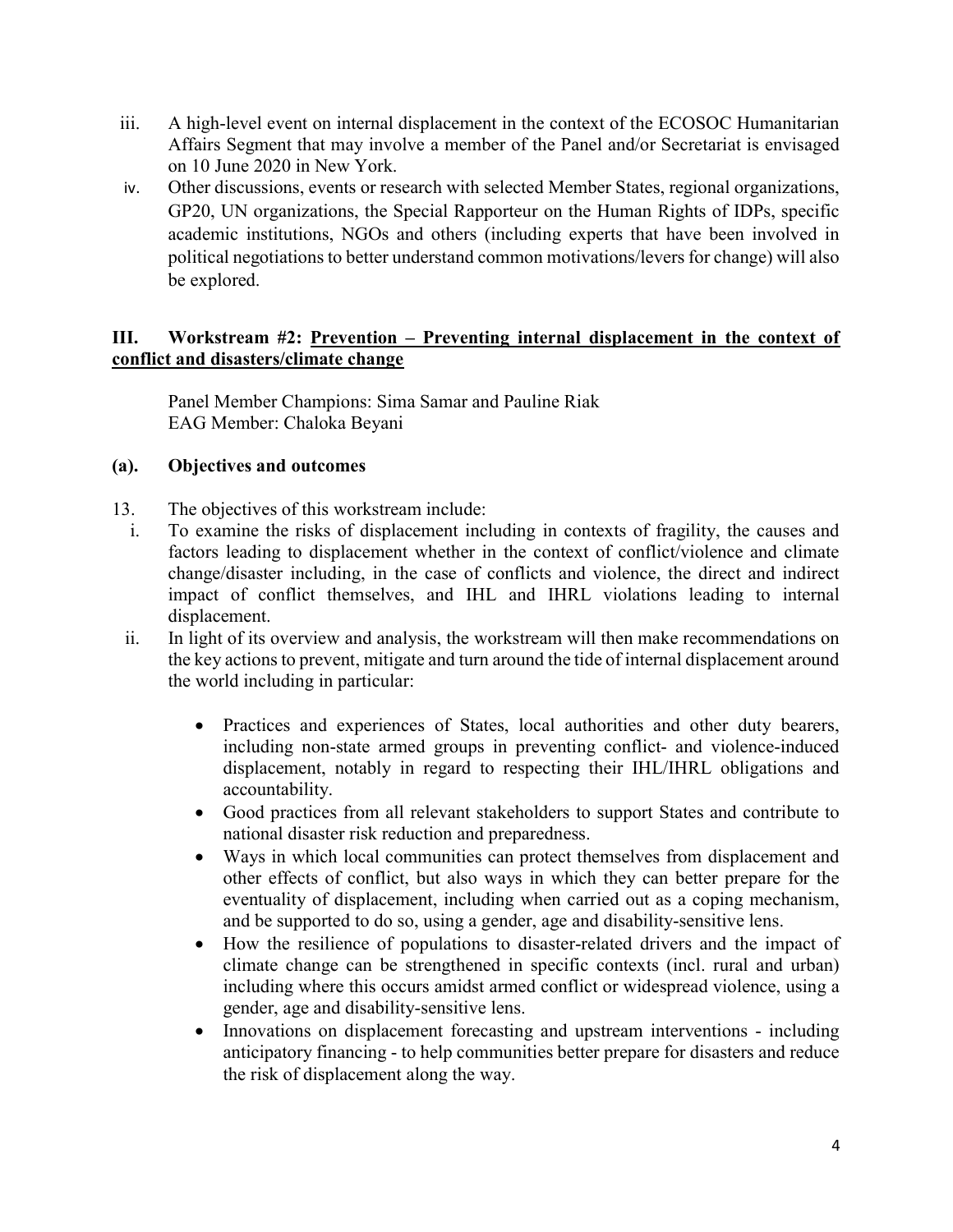• Intersections between systems designed for prevention of conflict/violence- and disaster-induced displacement.

## (b). Collaboration and modalities.

14. The Secretariat, in collaboration with EAG members and relevant researchers, will synthesize the findings of specific consultations/dialogues envisaged on this theme, as well as relevant points of submissions to the Panel from various stakeholders.

- 15. A process of dialogue and consultations of this workstream is envisaged:
- i. With ICRC/IFRC on the prevention of displacement and incentivizing political will (three online meetings, June/July 2020)
- ii. With PDD/GP20 with regard to its "Bangkok Consultations" now planned for autumn 2020 on good practices of States to deal with disasters and climate change, including prevention (TBC).
- iii. With the earlier mentioned regional consultations with regional organizations and States in Africa, Asia, Latin America and Europe to explore States' perspectives on preventing forced displacement.
- iv. With development actors, e.g., the World Bank, UNDP, some UN Resident Coordinators as entry points to the prevention integrated approach on prevention (online discussions, TBC).
- v. Other discussions, events or research with selected Member States, regional organizations, GP20, UN organizations, the Special Rapporteur on the Human Rights of IDPs, specific academic institutions and think-tanks, NGOs and others will also be explored.

## IV. Workstream #3: Improve the international system's ability to facilitate solutions, including through the Humanitarian-Development-Peace Nexus, as well as enhanced coherence with climate and disaster displacement actors

Panel Member Champions: Paula Gaviria and Mitiku Kassa EAG Focal Points: Walter Kaelin and Beth Ferris

# (a). Objectives and outcomes

16. This workstream will focus on what has worked or not worked to enable solutions to internal displacement, with particular attention to the role of international actors in facilitating government-led efforts. The over-arching issues of responsibility, capacity and accountability will be explored as well under this theme. Recommendations would be formulated on how the different elements of the system at both national and international levels can be made to work better together.

- 17. The workstream will:
	- Explore what needs to be done to unlock situations of protracted displacement and to overcome obstacles to solutions whether in regard to the need for security, housing,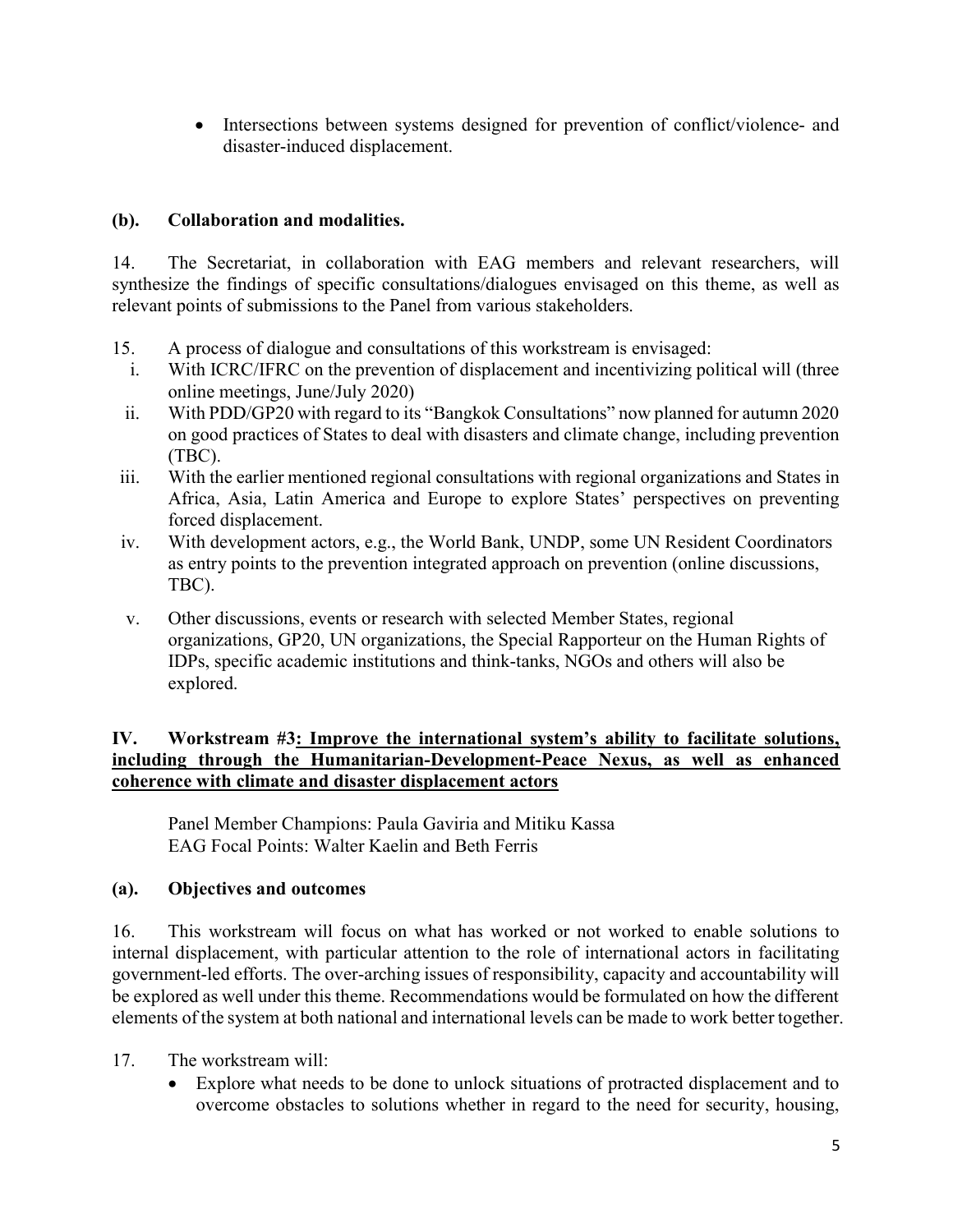services, livelihoods, social safety nets, effective education, social cohesion solutions and housing/land and property issues, etc. Also, explore responses to displacement that can help IDPs avoid becoming locked in protracted situations in the first place.

- Examine how all relevant actors can work more coherently toward facilitating solutions, with particular emphasis on the meaningful participation of IDPs and displacementaffected communities in all aspects of the effort. Look at the benefits and challenges of pursuing an overall strategic approach that integrates the humanitarian, development and peacebuilding and/or DRR/climate change dimensions? In which cases has this worked and not worked in facilitating solutions? Why?
- Regarding the complementary role of international partners, review the gap in accountability for solutions among UN actors. Reflect on leveraging the role of the RC/HCs, and how the relationship between agencies and officials with humanitarian, development and peacebuilding or disaster risk reduction and climate change adaptation responsibilities can be improved and optimized.
- Highlight the ways in which displaced and impacted populations can be included in the diagnostic and strategy development work of national, humanitarian and development actors to ensure that they have a central role in shaping the response to their needs and to end displacement, using a gender, age and disability-sensitive lens.
- The extent to which IDPs were included in the joint or complementary responses to COVID-19 of relevant humanitarian and development actors will be highlighted as well.

# (b). Collaboration and modalities

18. As specifically requested by the Panel, the Secretariat will produce an analysis of what has been tried in the past on solutions and how the system can work better together/how more cooperation can be triggered, with complementary input of the Expert Advisory Group. EAG member Beth Ferris will provide a paper on the concept of durable solutions. The Secretariat, in collaboration with EAG members and relevant researchers, will also synthesize the findings of specific consultations/dialogues envisaged on this theme, as well as relevant points of submissions to the Panel from various stakeholders.

19. For the dialogue and consultations processes:

- i. A possible collaboration with the European Union for roundtable on the triple nexus from policy to practice, joint planning, programming and financing for durable solutions (September 2020, Brussels, TBC).
- ii. A consultation of the GP20 Steering Committee on the triple nexus in Geneva in September 2020 would be capitalized on (TBC)
- iii. A Regional meeting of the Panel in Addis Ababa planned to take place in November 2020 would provide a platform for dedicated discussions on solutions and incentives (TBC)
- iv. Other specific collaborations may be envisaged with selected Governments, RC/HCs and HCT/UNCTs, UN agencies, INGOs and regional NGO Solutions Networks and think tanks.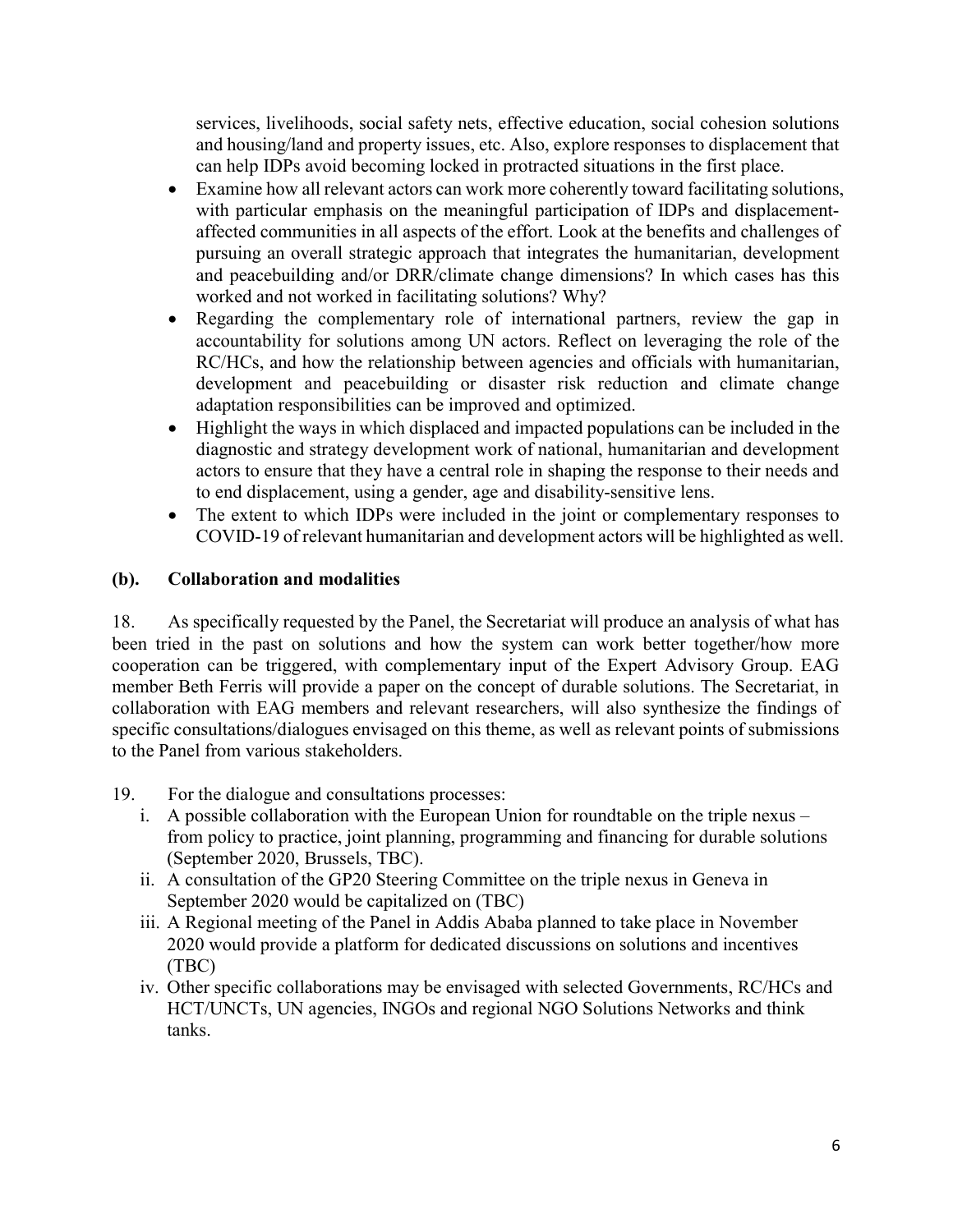## V. Workstream #4: Promoting innovative financing opportunities

Panel Member Champion: Donald Kaberuka EAG Focal Point: Walter Kaelin

#### (a). Objectives and outcomes

20. This workstream will explore the specific issue of the right financial incentives for investing in solutions to internal displacement – whether by governments faced with displacement situations, humanitarian actors, development actors, or Member States, including signatories of the UN framework convention on climate change. It will:

- Review and critique current models, designs and approaches of financial strategies, planning, programming, resource mobilization and donorship and highlight ingrained factors that work against the most optimal modelling and delivery.
- Identify and promote the design of financing instruments that provide adequate incentives to governments impacted by internal displacement to use a whole-ofgovernment approach and strengthen the capacities of sub-national and local authorities as frontline responders.
- Identify and promote the design of financing instruments that provide adequate incentives for the UN system to support the longer-term resilience and well-being of displaced communities from the outset (including through support for collective outcomes), rather than just short-term, project-based humanitarian assistance.
- Consider ways that innovative financing mechanisms can be identified, catalyzed and utilized to demonstrate international solidarity including the idea of an international fund for disaster displacement or a special window on durable solutions of the Peacebuilding Fund.
- Examine the role of IFIs in addressing situations for IDPs and host communities alike in protracted displacement situations in cities.
- Identify how IFIs can help promote regional and global approaches and provide financial resources to support the adoption of effective policies and the implementation of priority investments for the self-reliance/resilience of IDPs/host communities and contribute to solutions.
- Explore the use of Faith-based financing (such as Islamic Social Financing) to complement resources of governments to better respond to IDP situations.

## (b). Collaboration and modalities

21. A paper on the political economy analysis on the (right or wrong) incentives set by the present financing systems at international as well as national levels to address internal displacement may be solicited. This would include how to use blended finance, i.e. the strategic use of development finance and philanthropic funds to mobilize private capital flows to countries dealing with internal displacement. The Secretariat, in collaboration with EAG members and relevant researchers, will also synthesize the findings of specific consultations/dialogues envisaged on this theme, as well as relevant points of submissions to the Panel from various stakeholders.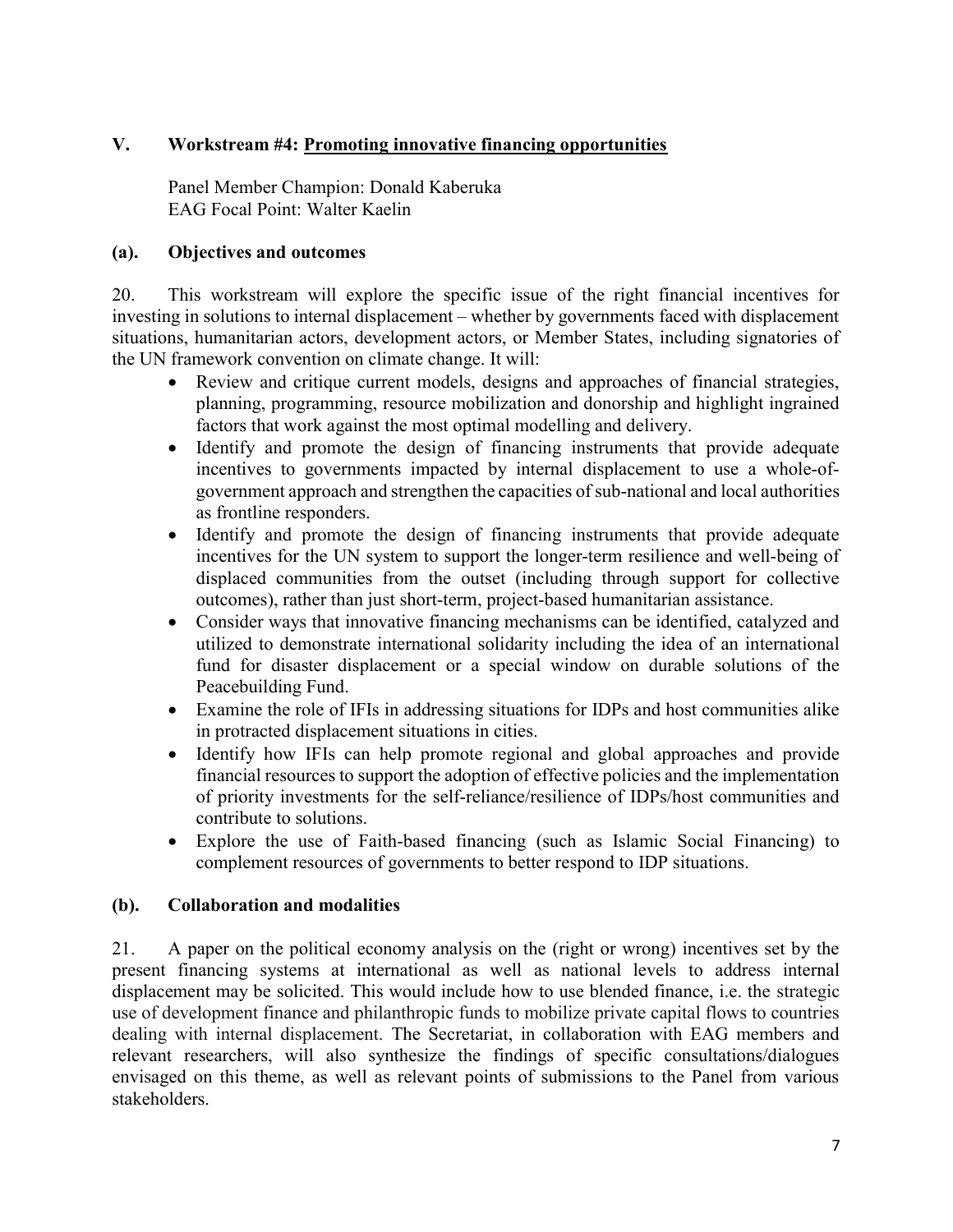- 22. A process of dialogue and consultations of this workstream is envisaged:
	- i. A roundtable would be organized in partnership with the World Bank to bring together regional development banks, Government donors and impacted Governments. (TBC).
	- ii. Other conversations with a focus on a region, sub-themes or other specific construct may also be foreseen, including based on potential partnerships, e.g. with the Center for Global Development.

## VI. Workstream #5: Private sector engagement

Panel Member Champion: Per Heggenes EAG Focal Point: Walter Kaelin

## (a). Objectives and outcomes

23. This workstream is dedicated to the objective of engaging the private sector in internal displacement, in particular to i) provide donations; (ii) help in the delivery of humanitarian assistance (e.g. cash transfers); (iii) act as service providers (eg private clinics and schools) in situations where even before the disaster governmental services were notoriously weak or absent; (iv) be a key actor in creating livelihoods; and (v) join public-private partnerships in areas such as housing and livelihoods- including through the involvement of IFIs to facilitate de-risking.

# 24. The Panel will consider:

- What and who constitutes the private sector in the context of internal displacement.
- The areas of engagement in which the private sector can bring value, such as relating to opportunities for providing expertise and technical support, in addition to financial contributions.
- How private sector engagement can be facilitated accordingly, namely by identifying the necessary incentives (and proper safeguards) for private companies and governments impacted by internal displacement to work together to generate economic opportunities for communities in displacement situations.
- How risks for companies at the global and local level to invest in locations affected by displacement can be mitigated.

# (b). Collaboration and modalities

25. This workstream will draw crucially on the pioneering engagement of the private sector in refugee situations. The Secretariat will prepare a summary of this experience and lessons learned for internal displacement situations, potentially together with partners. The Secretariat, in collaboration with EAG members and relevant researchers, will also synthesize the findings of specific consultations/dialogues envisaged on this theme, as well as relevant points of submissions to the Panel from various stakeholders.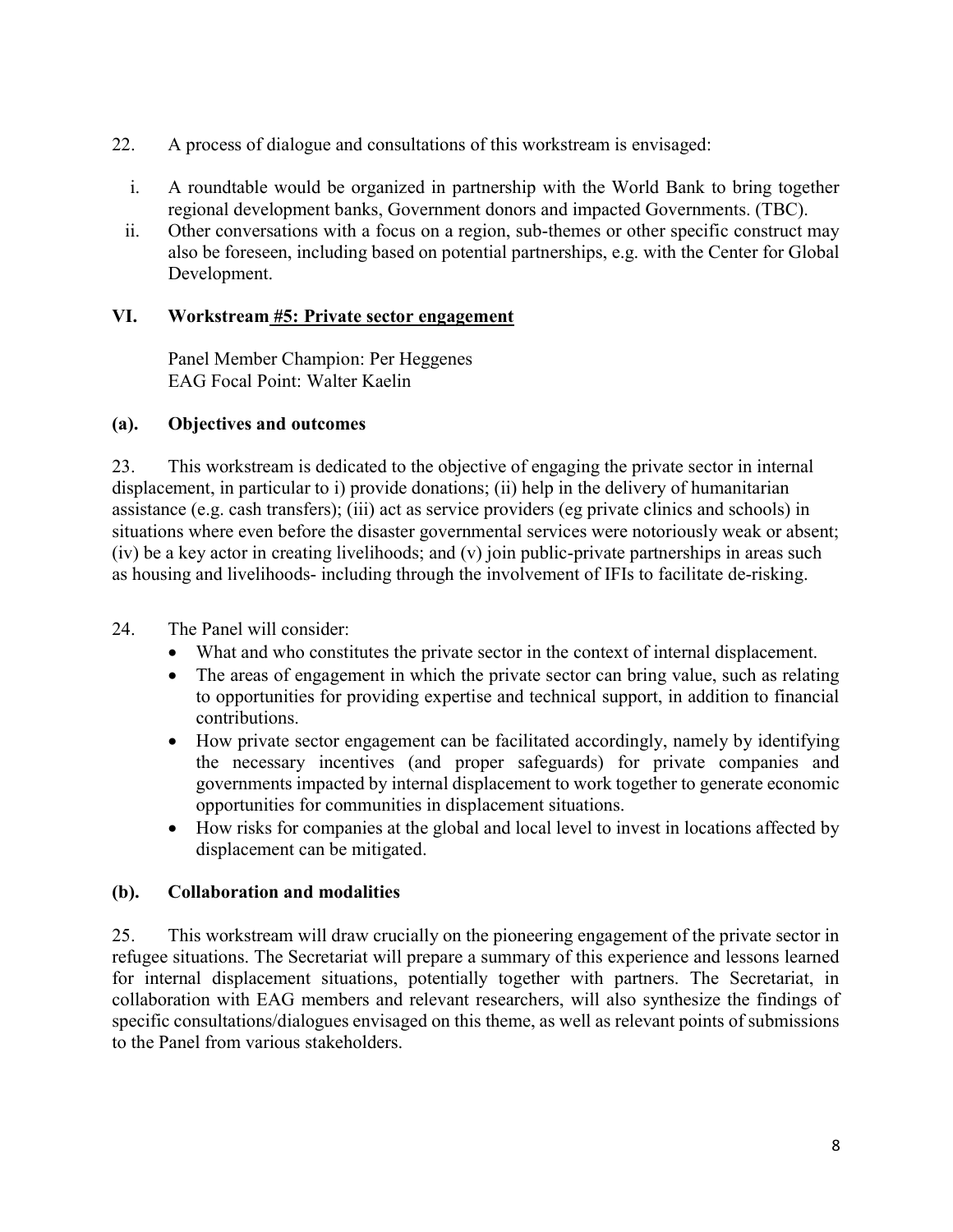- 26. A process of dialogue and consultations of this workstream is envisaged:
	- i. Specific engagement with domestic business actors in countries where the Panel's country visits will be conducted, as well as dialogue with international businesses and private foundations at the global level.
	- ii. A roundtable would be organized in partnership with relevant IFIs, UN agencies and NGOs on the engagement of the private sector at global, regional and local level in areas impacted by internal displacement (TBC).
- iii. Other conversations with a focus on a region, sub-themes or specific private sector actors may also be foreseen, including based on potential partnerships.

## VII. Workstream #6: Data and Evidence

Panel Member Champion: Nasser Judeh and Per Heggenes EAG Focal Points: Alexandra Bilak and Beth Ferris

## (a). Objectives and outcomes

27. This workstream will focus on the type of data and evidence that Member States need in order to take full ownership of the challenge of internal displacement, and to start demonstrating progress in reducing it in line with national priorities and agendas.

28. A crucial point in reference to the national context will be the inclusion in and coverage of internally displaced persons and affected communities in national statistical and data systems and processes. This workstream will also look at evidence and data at the international level, in particular as it concerns enhanced collaboration and complementarity between humanitarian, development, and peace actors.

29. The Panel will in particular:

- Outline the principles and standards to ensure the availability of core, quality and sufficient evidence/data supporting better accounting and increased accountability by States on the issue of internal displacement. This will look across the cycle of internal displacement, from the risks and causes of internal displacement they may face through to preparedness, response and solutions.
- Illuminate the challenges and obstacles which lead to the dearth, poor quality, opaqueness or manipulation of internal displacement data. Look at the issue of internally displaced persons and impacted communities being left out of national data systems and processes.
- Highlight the keystones for imbedding internal displacement in national statistical and data systems and processes and the use of that data to articulate and secure IDP and impacted community issues, needs and objectives in national planning, delivery and accounting for results and their participation in decisions affecting them.
- Look at the corollary aspects of IDP evidence and data at the international level including how international partners can get access to more complete and accurate end-